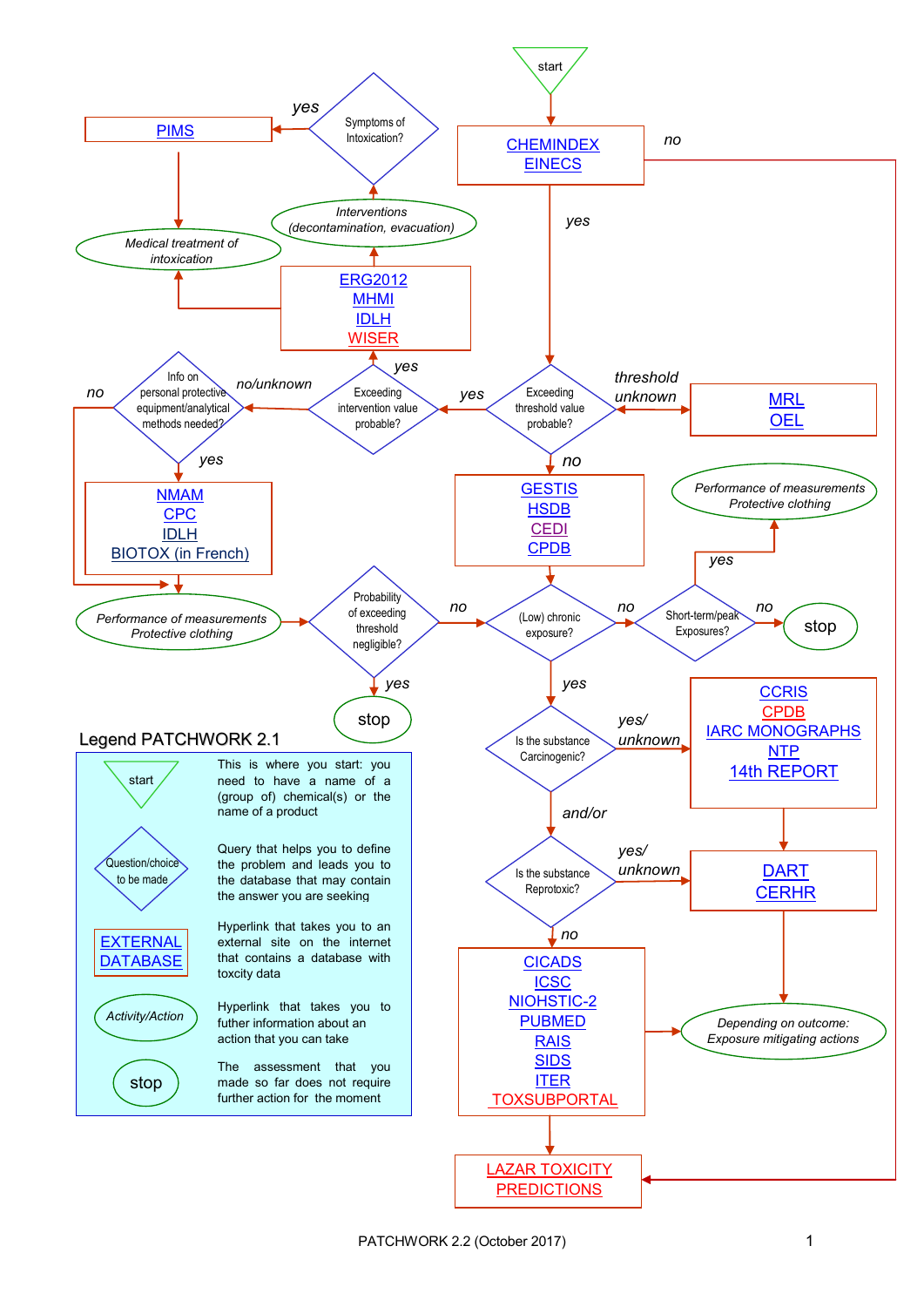| Name                                      | <b>Full name</b>                                                                                                            | <b>URL</b>                                                                                                                              | <b>Provider</b> <sup>a</sup> | CO <sup>b</sup> | <b>Description of information</b>                                              | <b>Number of</b><br>records (type) | Record<br>format <sup>c</sup> | <b>Selection</b><br>interfaced | Date of<br>update <sup>e</sup> |
|-------------------------------------------|-----------------------------------------------------------------------------------------------------------------------------|-----------------------------------------------------------------------------------------------------------------------------------------|------------------------------|-----------------|--------------------------------------------------------------------------------|------------------------------------|-------------------------------|--------------------------------|--------------------------------|
| 14 <sup>th</sup> Report on<br>Carcinogens | Report on Carcinogens,<br>14th Edition; U.S.<br>Department of Health and<br>Human Services, Public<br><b>Health Service</b> | https://ntp.niehs.nih.gov/pubhealth/roc/index-1.html                                                                                    | <b>NTP</b>                   | US.             | Carcinogenicity profiles<br>(January, 2005)                                    | 248 entries<br>(substances)        | pdf                           | Search                         |                                |
| <b>BIOTOX</b>                             | Guide biotoxicologique                                                                                                      | http://www.inrs.fr/biotox                                                                                                               | <b>INRS</b>                  | <b>FR</b>       | Information on possibilities<br>for biological monitoring                      | 114<br>substances                  | html                          | Search                         | $^{++}$                        |
| <b>CCRIS</b>                              | Chemical carcinogens<br>Research Information<br>System                                                                      | https://toxnet.nlm.nih.gov/cgi-bin/sis/htmlgen?CCRIS                                                                                    | <b>TOXNET</b><br><b>NLM</b>  | US.             | Carcinogenesis, mutagenesis,<br>tumor promotion and<br>inhibition test results | 8,000<br>(substances)              | frm                           | search                         | $^{++}$                        |
| <b>CEDI</b>                               | <b>Cumulative Estimated Daily</b><br>Intake/Acceptable Daily<br>Intake Database                                             | https://www.fda.gov/Food/IngredientsPackagingLabelin<br>g/PackagingFCS/CEDI/default.htm                                                 | US FDA                       | US.             | Cumulative daily intake for<br>each substance listed                           | 1 2 6 7<br>(substances)            | html                          | Search/sor                     | $\overline{1}$                 |
| <b>CERHR</b>                              | Center for the Evaluation of<br>Risks to Human<br>Reproduction                                                              | https://ntpsearch.niehs.nih.gov/?query=CERHR+monogr<br>aph&e=False&suffixes=true&suffixes=false (use CERHR<br>Monograph as search term) | <b>NIEHS</b>                 | US.             | Expert panel reports on<br>reproduction toxicity                               | 24<br>(reports)                    | pdf                           | select lst                     | $\overline{1}$                 |
| CHEM ID PLUS                              | Chem ID Plus                                                                                                                | https://chem.nlm.nih.gov/chemidplus/                                                                                                    | <b>TOXNET</b><br><b>NLM</b>  | US              | Chemical properties and<br>structures                                          | >390,300<br>(substances)           | txt                           | search                         |                                |
| <b>CHEMINDEX</b>                          | Chem Index Database                                                                                                         | http://ccinfoweb.ccohs.ca/chemindex/search.html                                                                                         | <b>CCOHS</b>                 | CA              | Chemical identity/properties                                                   | >390,300<br>(substances)           | txt                           | search                         |                                |
| <b>CICADS</b>                             | Concise International<br><b>Chemical Assessment</b><br><b>Documents</b>                                                     | http://www.inchem.org/pages/cicads.html                                                                                                 | <b>IPCS</b>                  | Int.            | Scientific information on<br>effects of chemicals to<br>humans/environment     | 31<br>(summaries)                  | txt                           | select Ist                     |                                |
| <b>CPC</b>                                | <b>Chemical Protective</b><br>Clothing                                                                                      | https://www.cdc.gov/niosh/ncpc/default.html                                                                                             | <b>CDC</b><br><b>NIOSH</b>   | US.             | Personal protective clothing                                                   |                                    | tbl                           | select alp                     | $\overline{1}$                 |
| <b>CPDB</b>                               | <b>Carcinogenic Potency</b><br>Database                                                                                     | https://toxnet.nlm.nih.gov/cpdb/cpdb.html                                                                                               | LBL                          | US.             | Different toxicity datasets for<br>carcinogenic substances                     | 11 (toxicity<br>databases)         | txt, pdf                      | select                         | $\overline{1}$                 |
| <b>DART</b>                               | Developmental and<br>Reproductive<br>Toxicology/Environmental<br><b>Teratology Information</b><br>Center                    | https://toxnet.nlm.nih.gov/newtoxnet/dart.htm                                                                                           | <b>IPCS</b>                  | Int             | Bibliographic database for<br>reprotoxicity and teratology<br>data             | 90,000<br>(citations)              | txt                           | search                         |                                |
| <b>EINECS</b>                             | European INventory of<br><b>Existing Commercial</b>                                                                         | https://echa.europa.eu/nl/information-on-<br>chemicals/ec-inventory                                                                     | EU-JRC                       | Int             | List of chemicals registered by<br>EU for commercial use                       | 100,204<br>substances              | crd                           | search                         |                                |

## Table 1: Characteristics of the selected websites of PATCHWORK 2.2.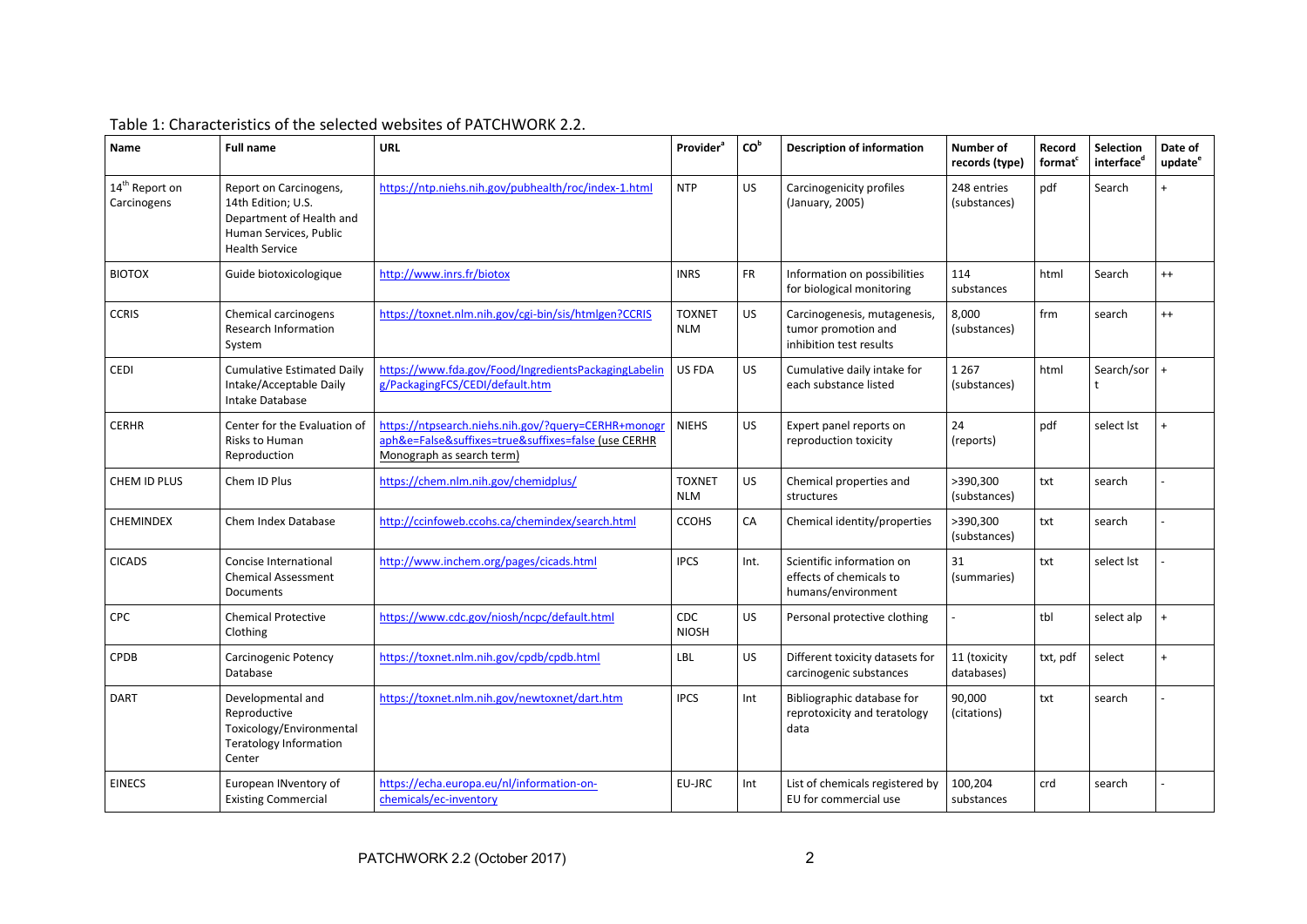| Name                                        | <b>Full name</b>                                                                      | <b>URL</b>                                                         | Provider <sup>a</sup>       | CO <sup>b</sup> | <b>Description of information</b>                                                             | Number of<br>records (type)  | Record<br>format <sup>c</sup> | <b>Selection</b><br>interfaced | Date of<br>update <sup>e</sup> |
|---------------------------------------------|---------------------------------------------------------------------------------------|--------------------------------------------------------------------|-----------------------------|-----------------|-----------------------------------------------------------------------------------------------|------------------------------|-------------------------------|--------------------------------|--------------------------------|
|                                             | chemical Substances                                                                   |                                                                    |                             |                 |                                                                                               |                              |                               |                                |                                |
| <b>ERG 2016</b>                             | <b>Emergency Response</b><br>Guidebook                                                | http://wwwapps.tc.gc.ca/saf-sec-sur/3/erg-<br>gmu/erg/ergmenu.aspx | <b>CANUTEC</b>              | CA              | Guide to aid first responders<br>in quickly identifying hazards<br>of materials               |                              | tbl                           | select alp                     |                                |
| <b>GENETOX</b>                              | <b>GENE-TOX</b>                                                                       | http://toxnet.nlm.nih.gov/cgi-<br>bin/sis/htmlgen?GENETOX          | <b>TOXNET</b><br><b>NLM</b> | US.             | Genetic toxicity<br>(mutagenicity) test data                                                  | > 3,000<br>(substances)      | txt                           | search                         | $^{++}$                        |
| <b>GESTIS</b>                               | Gefahrstoffinforma-tions-<br>system der gewerblichen<br>Berufsgenossen-schaften       | http://www.dguv.de/ifa/de/gestis/stoffdb/index.jsp                 | IFA                         | DE              | Identity, phys./chem.<br>properties, first aid, safe use                                      | 7,000<br>(substances)        | frames                        | search                         | $\ddot{}$                      |
| <b>GOOGLE</b>                               | Google™                                                                               | http://www.google.nl/                                              | Google                      | US.             | Search engine                                                                                 | 3,310,000,000<br>(web pages) | txt                           | search<br>boo                  |                                |
| <b>HSDB</b>                                 | <b>Hazardous Substances</b><br>Database                                               | http://toxnet.nlm.nih.gov/cgi-bin/sis/htmlgen?HSDB                 | <b>TOXNET</b><br><b>NLM</b> | <b>US</b>       | Toxicology data files                                                                         | 4,500<br>(substances)        | frm                           | search                         |                                |
| <b>IARC MONOGRAPHS</b>                      | IARC Monographs on the<br><b>Evaluation of Carcinogenic</b><br><b>Risks to Humans</b> | http://monographs.iarc.fr/                                         | <b>IARC WHO</b>             | Int             | Carcinogenicity                                                                               | 860<br>(substances)          | frm                           | search                         | $\ddot{}$                      |
| <b>ICSC</b>                                 | <b>International Chemical</b><br>Safety Cards                                         | http://www.inchem.org/pages/icsc.html                              | <b>IPCS</b>                 | Int.            | Cards with concise health and<br>safety information                                           | 1,700<br>(cards)             | crd                           | select lst                     | $\ddot{}$                      |
| <b>IDLH</b>                                 | Immediately Dangerous to<br>Life and Health                                           | https://www.cdc.gov/niosh/idlh/                                    | <b>CDC</b><br><b>NIOSH</b>  | <b>US</b>       | Documentation used for<br>establishing IDLHs                                                  | 387<br>(documents)           | txt                           | select lst                     | $\ddot{}$                      |
| <b>ITER</b>                                 | <b>International Toxicity</b><br><b>Estimates for Risk</b>                            | https://toxnet.nlm.nih.gov/newtoxnet/iter.htm                      | <b>TERA</b>                 | US.             | <b>Toxicology reports</b>                                                                     | 600<br>(substances)          | txt                           | search                         |                                |
| <b>LAZAR TOXICITY</b><br><b>PREDICTIONS</b> | Lazy Structure- Activity<br>Relationships                                             | http://lazar.in-silico.de/                                         | LAZAR                       |                 | in silico toxicology gmbh,<br>Univerisity of Freibug                                          | n/a                          | Html                          | <b>Smiles</b>                  | $\ddot{+}$                     |
| <b>MHMI</b>                                 | <b>Managing Hazardous</b><br><b>Materials Incidents</b>                               | http://www.atsdr.cdc.gov/MHMI/index.asp                            | CDC<br><b>ATSDR</b>         | US.             | Recommendations for on-<br>scene management of<br>patients exposed to<br>hazardous substances | 36<br>(protocols)            | pdf                           | select cnt                     |                                |
| <b>MMG</b>                                  | <b>Medical Management</b><br><b>Guidelines for Acute</b><br>Exposures                 | http://www.atsdr.cdc.gov/MMG/index.asp                             | <b>CDC</b><br><b>ATSDR</b>  | US.             | Guidelines for health care<br>professionals who manage<br>acute exposures                     | 41<br>(guidelines)           | pdf                           | select Ist                     |                                |
| <b>MRL</b>                                  | Minimal Risk Levels for<br><b>Hazardous Substances</b>                                | http://www.atsdr.cdc.gov/mrls/index.html                           | CDC.<br><b>ASTDR</b>        | US.             | Exposure likely to be without<br>appreciable risk of adverse<br>non cancer effects            | 307<br>(substances)          | txt                           | Ist alp                        | $\ddot{}$                      |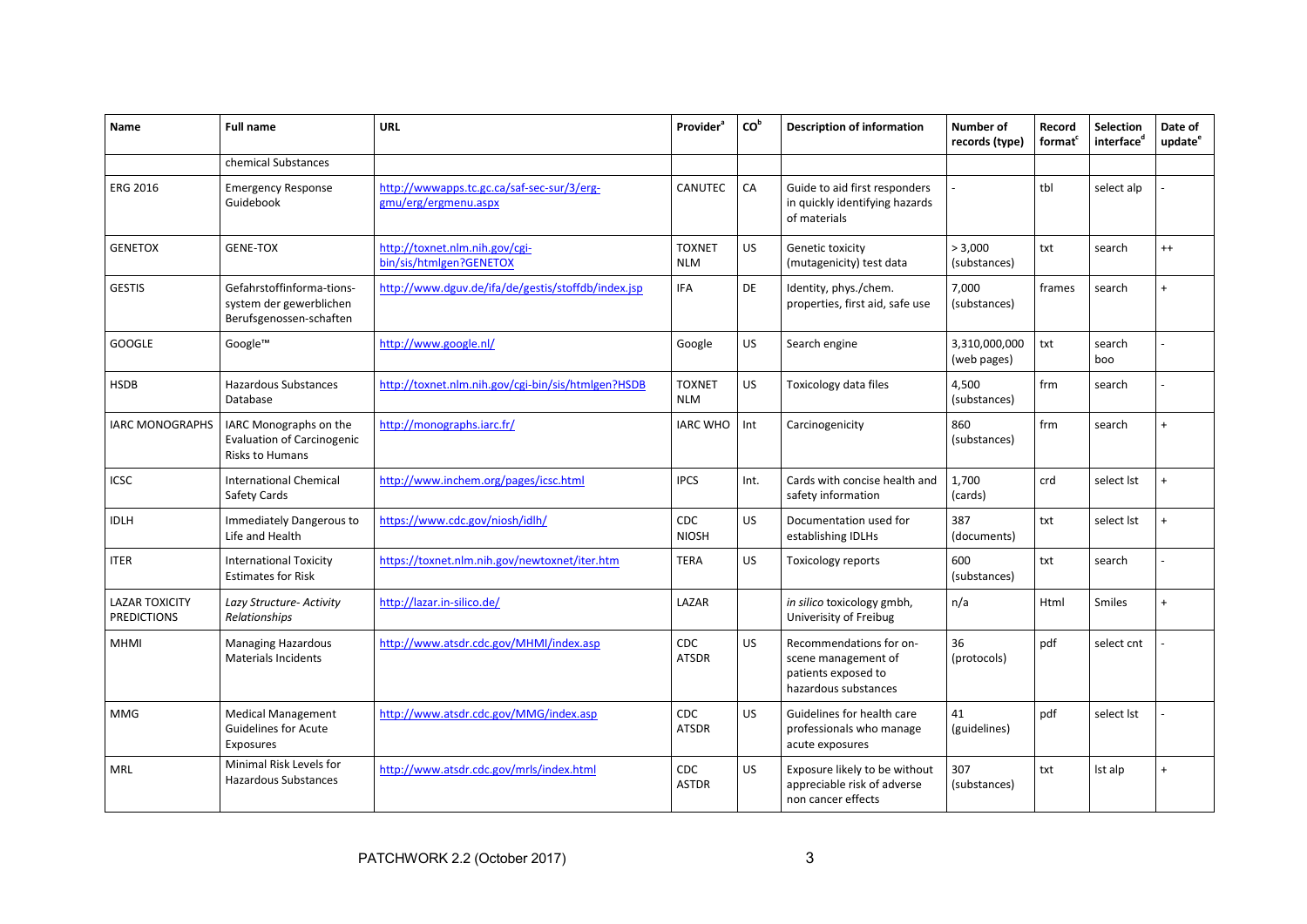| Name                     | <b>Full name</b>                                                                          | <b>URL</b>                                                               | Provider <sup>a</sup>      | CO <sup>b</sup> | <b>Description of information</b>                                                       | <b>Number of</b><br>records (type) | Record<br>format <sup>c</sup> | Selection<br>interface <sup>d</sup> | Date of<br>update <sup>e</sup> |
|--------------------------|-------------------------------------------------------------------------------------------|--------------------------------------------------------------------------|----------------------------|-----------------|-----------------------------------------------------------------------------------------|------------------------------------|-------------------------------|-------------------------------------|--------------------------------|
| MSDS SEARCH <sup>f</sup> | <b>National MSDS Repository</b>                                                           | http://www.msdssearch.com/DBLinksN.htm                                   | <b>MSDS</b><br>Search Inc. | US.             | Portal of MSDS databases                                                                | 20<br>(databases)                  | txt                           | search<br>boo                       |                                |
| NIOSHTIC-2               | <b>NIOSH Technical Inquiries</b>                                                          | http://www2.cdc.gov/nioshtic-2/                                          | <b>CDC</b><br><b>NIOSH</b> | US.             | <b>Bibliographic database</b>                                                           |                                    | txt                           | search<br>boo                       |                                |
| <b>NMAM</b>              | NIOHS Manual of Analytical<br>Methods                                                     | https://www.cdc.gov/niosh/docs/2003-<br>154/default.html                 | <b>CDC</b><br><b>NIOSH</b> | US.             | Methods for measure-ment of<br>chemicals                                                |                                    | pdf                           | select alp                          | $\ddot{}$                      |
| <b>NTP</b>               | <b>National Toxicology</b><br>Program                                                     | http://ntp.niehs.nih.gov/                                                | <b>NIEHS</b>               | US.             | Toxicity information of<br>carcinogens                                                  |                                    | txt                           | search                              | $\ddot{}$                      |
| <b>PIMS</b>              | Poisons Information<br>Monographs                                                         | http://www.inchem.org/pages/pims.html                                    | <b>IPCS</b>                | Int.            | Information about substances<br>commonly involved in<br>poisoning                       | 125<br>(substances)                | txt                           | select lst                          | $\ddot{}$                      |
| <b>PUBMED</b>            | PubMed                                                                                    | http://www.ncbi.nlm.nih.gov/pubmed                                       | <b>NLM</b>                 | US              | Bibliographical database<br>(Medline)                                                   | 11,000,000<br>(citations)          | txt                           | select boo                          | $\ddot{}$                      |
| RAIS                     | <b>Risk Assessment</b><br><b>Information System</b>                                       | http://rais.ornl.gov/tools/tox_profiles.html                             | <b>DOE</b>                 | US.             | Department of Engergy (DEO)                                                             | 60<br>(toxicity<br>profiles)       | Html                          | Select                              | $\ddot{}$                      |
| <b>SER</b>               | Sociaal Economische Raad                                                                  | https://www.ser.nl/nl/themas/arbeidsomstandigheden/<br>grenswaarden.aspx | <b>SER</b>                 | <b>NL</b>       | Workplace standards from EU<br>member states                                            | >1,000<br>standards                | Html                          | Search                              | $\ddot{}$                      |
| <b>SIDS</b>              | <b>Chemicals Screening</b><br><b>Information Dataset for</b><br>High Volume Chemicals     | http://www.inchem.org/pages/sids.html                                    | <b>UNEP</b>                | Int.            | Monographs                                                                              | 71<br>(substances)                 | pdf                           | select lst                          | $\ddot{}$                      |
| <b>TOXFAQS</b>           | <b>Frequently Asked Questions</b><br>about Contaminants Found<br>at Hazardous Waste Sites | http://www.atsdr.cdc.gov/toxfags/index.asp                               | CDC<br><b>ATSDR</b>        | <b>US</b>       | Questions and answers about<br>hazardous substances<br>commonly found at waste<br>sites | 200<br>(substances)                | pdf                           | select alp                          |                                |
| <b>WISER</b>             | <b>Wireless Information</b><br>System for Emergency<br>Responders                         | http://webwiser.nlm.nih.gov/getHomeData.do                               | <b>NLM</b>                 | US.             | Concise information for<br>substances involved in<br>chemical incidents                 | 5,236<br>substances                | Html                          | Select alp                          | $^{++}$                        |